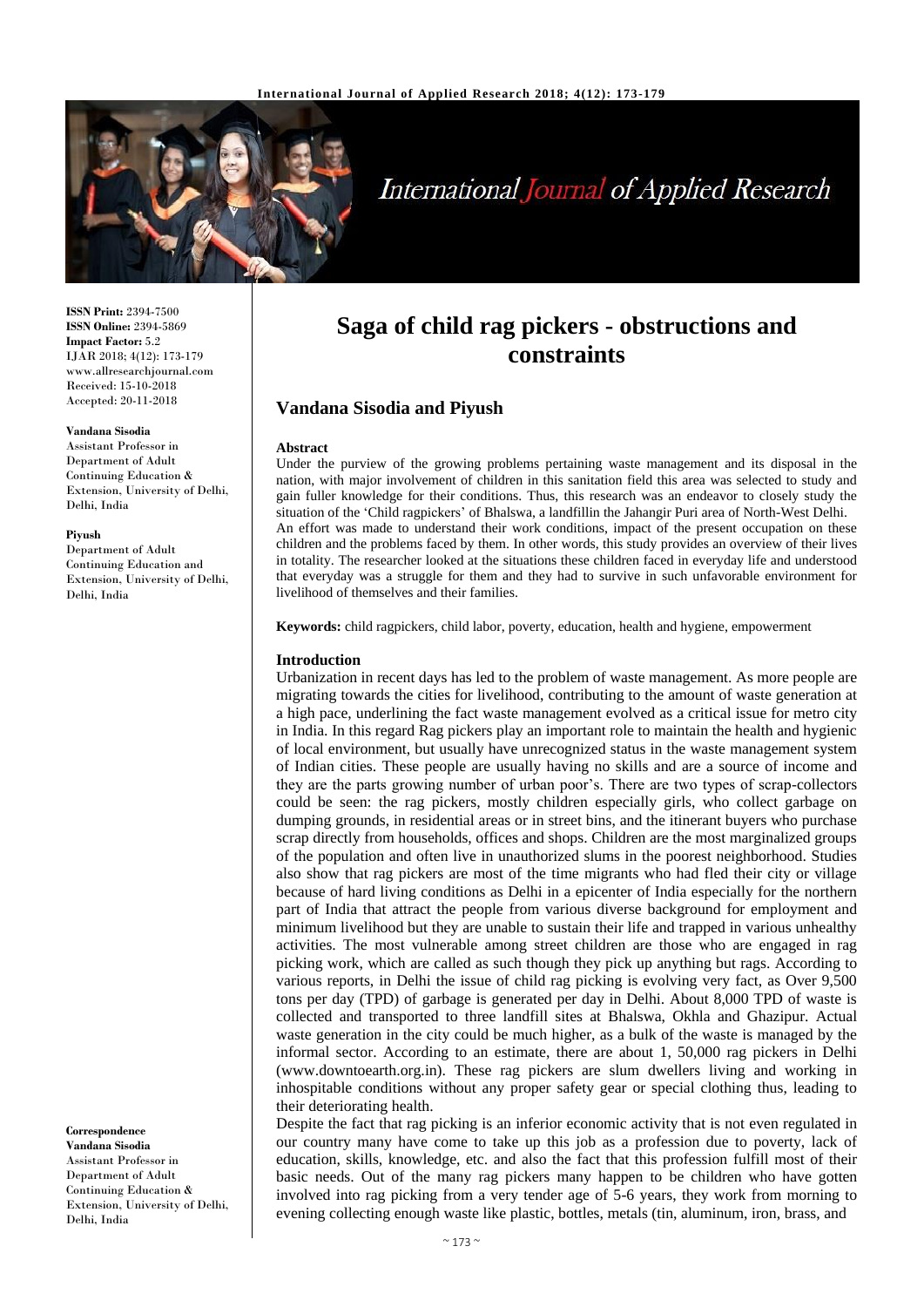copper), rubber, cardboard, etc. and then sell it for sustaining the lives of their family or their own.

According to a study by Savita G. *et al*, 2013, it is profession largely undertaken by children belonging to weaker sections of the society for their survival and for supplementing their family income and is the profession mostly dominated by children aging 6 to 15 years whodo not have any other skill and thus by way of refuse collection contribute to household income or own survival.

The involvement of children in rag picking depict the failure of many law implementation machinery as well as the policy maker who are unable to provide the conducive environment to prevent the children of the weaker section of the society that are working in severe and hazardous conditions to attempt to fulfill their daily needs. As there are various acts like Child Labour (Prohibition and Regulation) Act 1986, Child Protection Act 1999 is available to deal with the existing problem but it is unable to protect the children basic rights.

Although the role of rag pickers are very crucial in a developing country like India where they play a pivotal role in manual waste segregation and recycling to maintain the health and Hygiene of the ecology but it is also seriously affecting the daily life of the children working in this field. There is an emergent need to address to the problems of the rag pickers and regulate this sector in area of health, education, sanitation, skill development, economic activity, etc so that the population involve in this sector could gate the support.

Delhi is experiencing the child rag picking issue as for the children of various slums, it is an easy profession to work and gain some monetary resources to sustain their family. Delhi has various rag dumping sites among of which Bhalsw landfill is one of the biggest, in order to gain improved knowledge and understanding of child rag pickers at the level of institute and to address their problems, the Bhalswa landfill site is chosen for study the grim scenario. Bhalswa landfill site is in the northwest region of Delhi where tones of waste flows in from various parts of the city. Today, the in flowing waste has turned into a mountain of waste that is still growing. On this mountain, that is emitting methane, stench, and is a breeding ground of various disease causing microbes, are a home to many rag pickers that are not only working on this landfill site but also living on it.

According to the 2011 census of India there are a total of 39,097 slum dwellers in Bhalswa, Jahangir Puri area. Out of which the formal population of rag pickers in not known. but according to informal estimate there are approximately 1500 are rag pickers that are living on the landfill.

Among these rag pickers many are children who rag pick and live and work in severe conditions, due to which not only their childhood and health is at stake, but at large the future of the nation is at stake. In order to address and gain better knowledge into the lives of the child rag pickers the present study has been conducted. The site undertaken for this study is still growing and is often known as the hub of rag pickers.

#### **Present study**

This research is an endeavor to closely study the situation of child pickers in Bhalswa – a Jahangirpuri landfill site in the northwestern region of Delhi. An effort is made to understand their work conditions, impact of the present occupation on these children and the problems faced by

them. In order to understand their condition following objectives were formulated to conduct the study:

- 1. To assess the socio-economic status of child rag pickers in Bhalswa.
- 2. To gain better understanding of their health issues.
- 3. To assess the perceptions of child rag pickers towards work and education.
- 4. To institutionalize the problems faced by child-pickers.

## **Methodology**

To fulfill the objectives of this study a sample size of 85 children in the age of group of 6 to 14 years using purposive randomization technique. The data was collected with the help of a structured schedule and calculations were made using IBM-SPSS (Statistical Package for the Social Sciences), version 23.

The secondary sources like books, journals, government manuals, websites and published and unpublished works related to the subject were also used.

## **Result and Discussion Migration Trends**



**Fig 1:** Migration Trend of Respondents

Figure 1 shows that a significant portion of child rag picking respondents were migrants of West Bengal with a percentage of 92.9% and a minor group of 7.1% were migrants of UP. They migrated with their families to the city from rural settlements to urban settlements. The families came in search of work after suffering from unemployment, lack of daily wage, poverty, etc. Many of these children came to the city with extended family and some of them had run away from their homes with the other migrants. Tripathi (1997) during his study explained, about the family conditions of rag pickers of Bangalore, where most of the rag pickers had run away from their homes due to disturbed family conditions. This shows that there persists a migrating behavior among most of the rag pickers, which could be due to various reasons ranging from poverty to disturbed families.

#### **Age Structure**



**Fig 2:** Age Structure of Respondents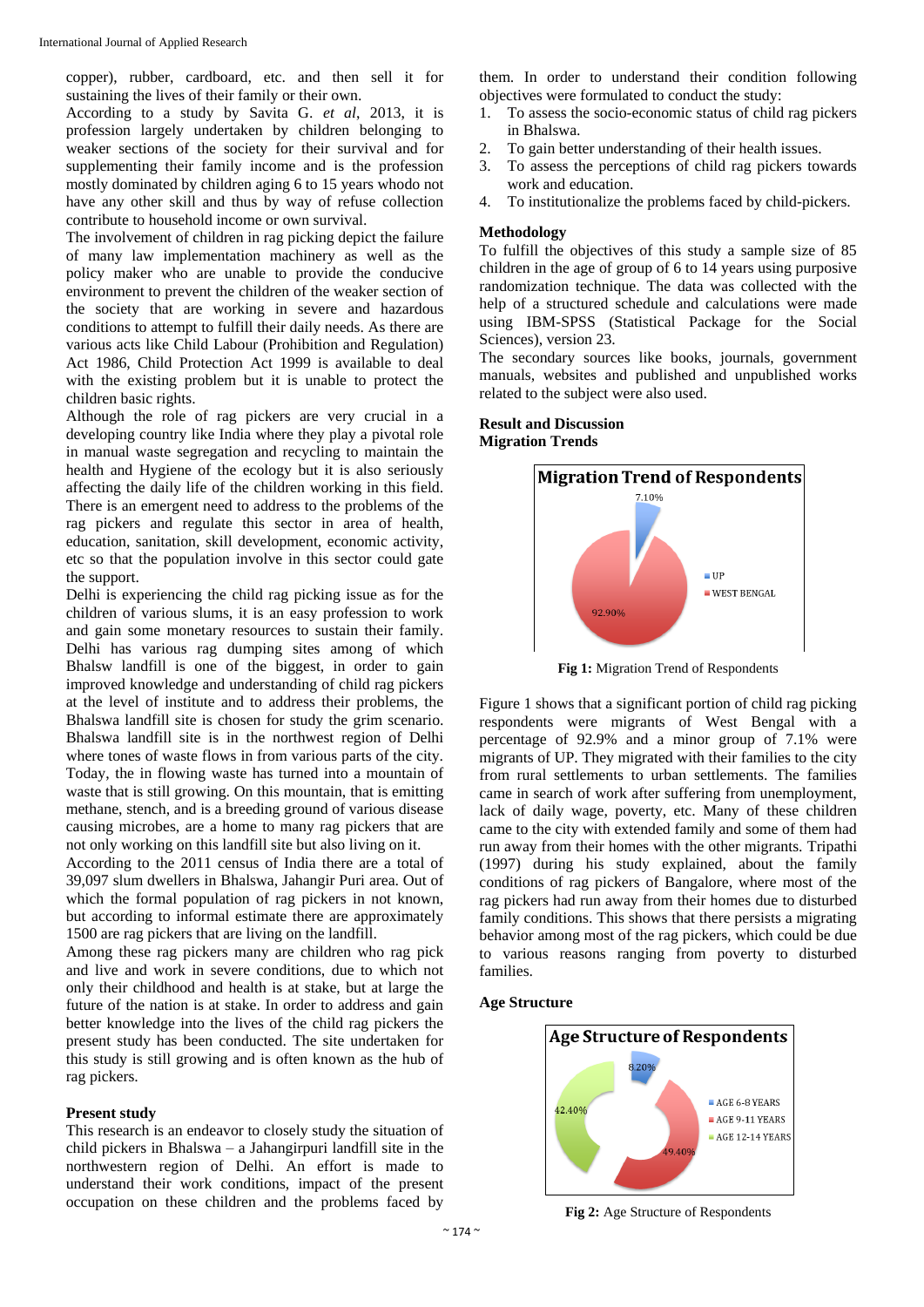The data was collected from children on being divided into 3 age groups: 6-8 years of age, 9-11 years of age, and 12-14 years of age. The figure above shows that the 49.4% of the total respondents belonged to the age group of 9-11 years, 42.4% belonged to the age group of 12-14 years and, only 8.2% belonged to the age group of 6-8 years. Out of the child rag pickers it was observed that most of them were young boys. Similar results were found in past studies like, Kamat (1999) in his study revealed that many commence their profession at a young age of 5 to 8 years; and according to a study by Venkataiah (2001), he explained that in rag picking mostly boys between the age group of 8 to 14 years are employed.

This engagement of young children is seen due to various reasons like poverty in the family, motivation of the child to earn because at this young age they get economic freedom, peer motivation and pressure, etc.

#### **Envolvement in School**



**Fig 3:** Percentage of School Going Respondents

Figure 3 shows that a mere 10.6% of the total respondents went to school. On the contrary a large section of 89.4% of the children did not go to school. Due to various reasons like, poverty, etc.

Despite the implementation of Right to Education an alarming 89.4% of the children do not go to school. This also puts a question on this promising scheme that these children are not being able to benefit from.

An earlier research by Deepak Saxena, 2012, also showed similar results. In his research report analyzing educational status of Ragpickers found that most of (94%) the Ragpickers are illiterate. Other 5 percent of them are educated between 1st to 5th standard.

To gain better understanding another question was incorporated to see if any of the students were dropouts (the graph below gives the details).

#### **Dropout from School**



**Fig 4:** School Dropout Rate of Respondents

As shown in figure 4, out of 89.4% of those who did not go to school 22.4% of those children were dropouts, meaning that they had gone to school at some point in life and dropped out of school due to various reasons (the graph below sheds light on the reasons). Where, the remaining 69.4% did not go to school at any point in life.

#### **Reason for Dropout**



**Fig 5:** Reason for Dropping Out

Figure 5: shows reasons for dropping out, 11.8% dropouts of them dropped out of school due to poverty, 4.7% of them were not interested in going to school hence, dropped out, and 3.5% dropped out as their parents did not wish to send them to school.

The observed other reasons explaining children not going to school and the dropout trend are: Parents not wanting to send their child to school as this results in loss of the total garbage collected when the child would also be involved in rag picking; another shocking revelation during the course of the study was the discrimination the children witnessed due to their hygiene and occupation of parents, which is an factor playing a role in dropping out of school; lack of selfmotivation to go to school plays a crucial role - as the parents and the child are motivated to rag pick for the money they make per day on selling off the waste they collect.

Misra (2004), mentions about Economic freedom at an early age, particularly among boys encourages them to develop bad habits.

According to findings of the present study this economic freedom at an early age also leads to de-motivation to go to school.

#### **Size of Family**



Fig 6: Family Size of Respondents

Three groups were made, namely, small family consisting of 1-4 members, medium family consisting of 5-6 members, and large family consisting of more than 6 members in the family. Figure 6 shows the following percentage 4.7%, 31.8%, and 62.4% respectively. Thus, showing that most family size consisted of more than 6 members per family. This also shows lack of knowledge in regard of family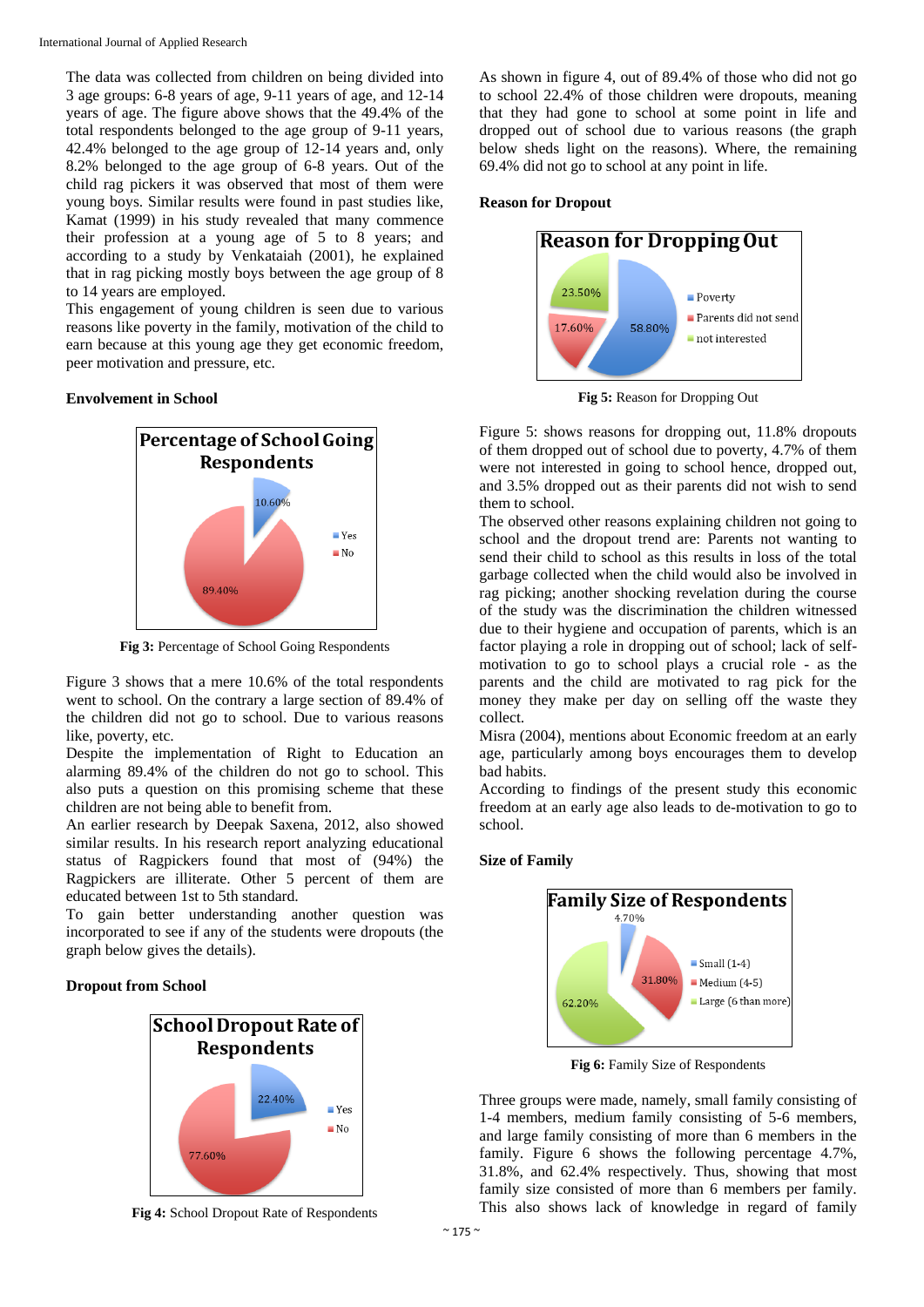planning in the community. A study by Balkumar *et al*. (2001) also showed that the average size of the family was 5.4 members which were above the national average of 5.1 members per family.

#### **Parents and Children involvement in Drug Abuse:**



**Fig 7:** Drug Abuse by Parents of Respondents



**Fig 8:** Drug Abuse by Respondents

Figure 7 and 8 show the use of drugs by the parents of the child and the child itself. From figure 7 it can be noted that 90.6% of the parents were using drugs with a minor segment of 9.4% of those who did not indulge into drug use. On the other hand, figure 8 shows that 77.6% of the children also were indulged into drug abuse with only 22.4% not indulging into drugs. On speaking to them they said that their peer group influenced them and that they took upon the habit on seeing their parents. They were in a habit of chewing tobacco, smoking beedi, consuming alcohol and using hard drugs like heroine and opium.

Misra (2004) explains about anti-social activities of child workers. Economic freedom at early age, particularly among boys encourages them to develop bad habits like gambling, drinking of country liquor, smoking, frequent visit to cinema and other cheap sources of entertainment. Similar patterns were also observed during this study.

Similar observations were made in the present study where the children were found smoking beedi, chewing tobacco/guttka, inhaling some kind of solutions.

#### **Age group involve in Rag Picking**





## **Enforced for Rag picking**



**Fig 10:** Introduction to Rag Picking – Reason

Figure 9 and 10 above show the tender years of age they started rag picking in and by whom were they introduced into this job.

Figure 9 shows that 65.9% of the respondents got involved into rag picking during the age of 8-10 years of age. The remaining 30.6% and 3.5% started rag picking in the age of 11-14 years and 6-7 years respectively.

Figure 10 portrays that 47.1% of the total respondents were introduced to rag picking by their parents. Whereas, 24.7%, 12.9%, and 15.3% were introduce to rag picking by their relatives, peer group and by themselves respectively.

Kamat (1999) in his study described the child Ragpickers health, education, exploitation and their failure of rehabilitation programmes. According to him child Ragpickers are extremely poor, illiterate and belong to rural immigrant families. Many commence their profession at a young age of 5 to 8 years. Most of them never attended school or have any formal education.

Above findings of the study also support the study of Kamat (1999), that with the prevailing poverty and illiteracy the parents could have introduced their children to this profession. Other observed reasons show that it could be due to the fact that the children were taken to work along with the mother due the tender age of the child.

#### **Hour Involve in Rag Picking**



**Fig 11:** Working hours of child rag picker

As shown in the figure 11 above, on an average 57.6% of the child rag pickers work for more than 6 hours in a day. Likewise, 32.9% of the child rag pickers work for 3-6 hours per day and 9.4% of them work for 1-2 hours per day.

Bharati Chaturvedi in her article reveled that the rag picker would have to begin work as early as 4 am. Because otherwise miss the waste.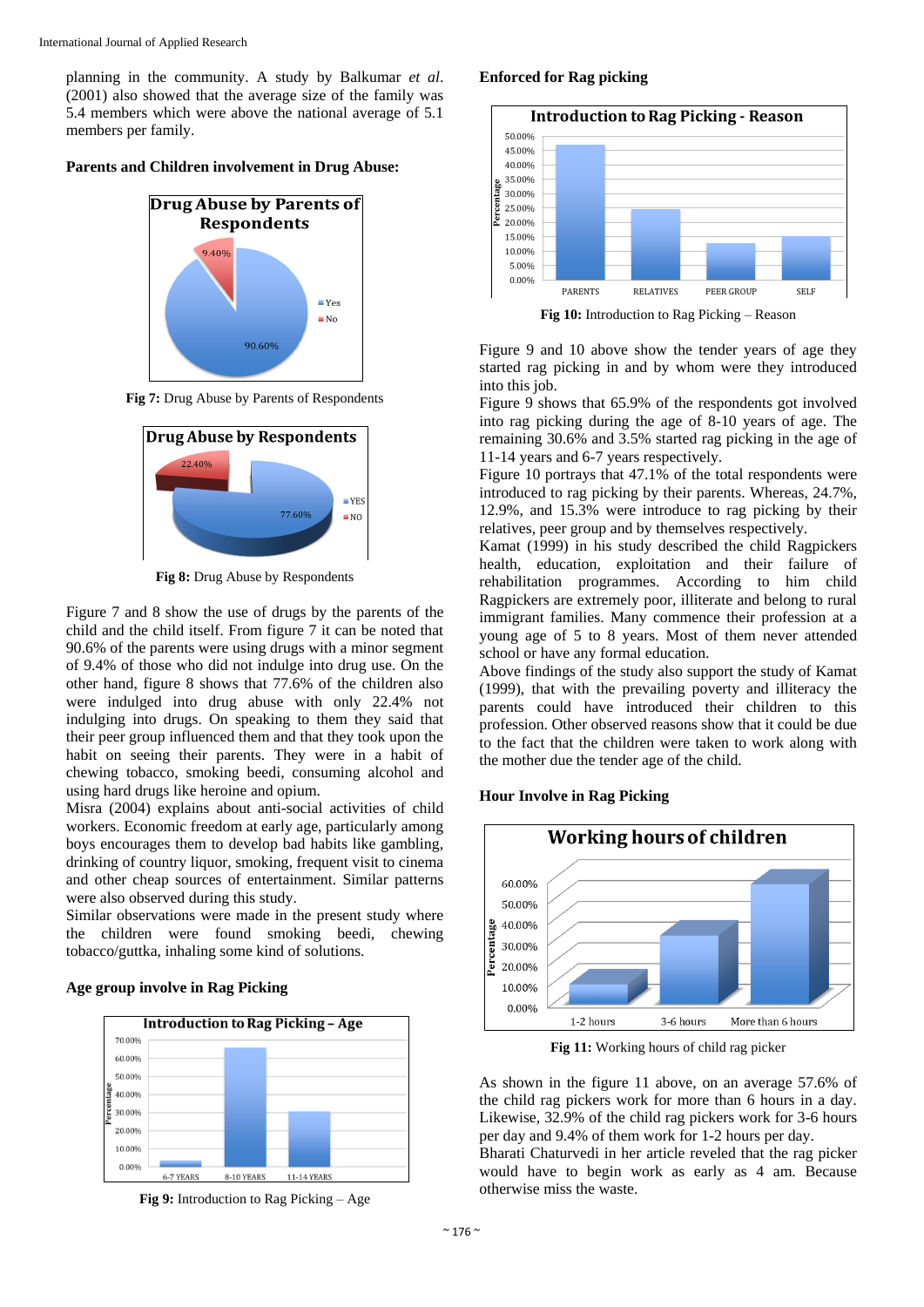According to the observations made of the present study it was noted that the children work as early as 5 am. As the more they would delay they would miss the more valuable waste as it would be picked up by someone else. They often missed their meals so that they can gate enough waste to make enough earning for themselves and the rest of the family. So number of hour is simply related with amount of waste collected.

## **Weight of west collected per day**



**Fig 12:** Collection of Waste per Day

As shown in figure 12 above, a child rag picker after working for long hours 58.8% of them manage to collect 10- 20 kegs of waste per day. 30.6% and 10.6% collect more than 20 kg per day and 5-9 kg per day, respectively. This fetches them enough money for one day, which is one motivating factor to not study. The collection mainly included metals and plastics; and also very recently collection of hair was focused upon as that earned them a decent amount of money in comparison to plastic.

## **Daily Earning of Rag Pickers**



**Fig 13:** Per Day Earning of the Respondents

From figure 13 we derive that 50.6% of the child rag pickers earn more than 100 Rs. per day according to the amount of waste they are able to collect from the landfill site. 49.4% of them earn in the range of 50-100 Rs. per day.

According to an article by Scroll in namely, 'Unpaid and shunned, Ragpickers are critical for waste management in India', it was revealed that on an average a sack of rag fetches around 300 Rupees but also showed that the rates have dropped recently fetching them lesser money per rag. Meals taken in a Day:



**Fig 14:** Meals Consumed Per Day

Figure 14 shows that, 57.6% of the child rag pickers eat 1 meal a day in spite of the per day earning they make. Only 42.4% of them eat 2 meals a day. Meaning that most of them lacked in nutrition.

Bhosale & Korishetti, 2013<sup>[1]</sup> reveal that 70.4 percent of child rag pickers are getting meals twice a day and it is sad to note that 29.6 percent of them are no able to get square meals a day. They are so poor that they have to beg for food.

## **Health Issue**

**Kinds of Health Problems**



**Fig 15:** Health Problems Faced by Children



**Fig 16:** Kinds of Health Problems Faced by Children

Figure 15 and 16 shows the number of respondents facing health issues and the kind of health issues the children faced.

From figure 15 it can be clearly drawn that all the respondents faced health problems of some kind. Thus, from figure 16 we draw that 44.7% of the respondents faced all health issues (respiratory, skin, fatigue, and water bornetyphoid, etc. problems). 30.6% complained of respiratory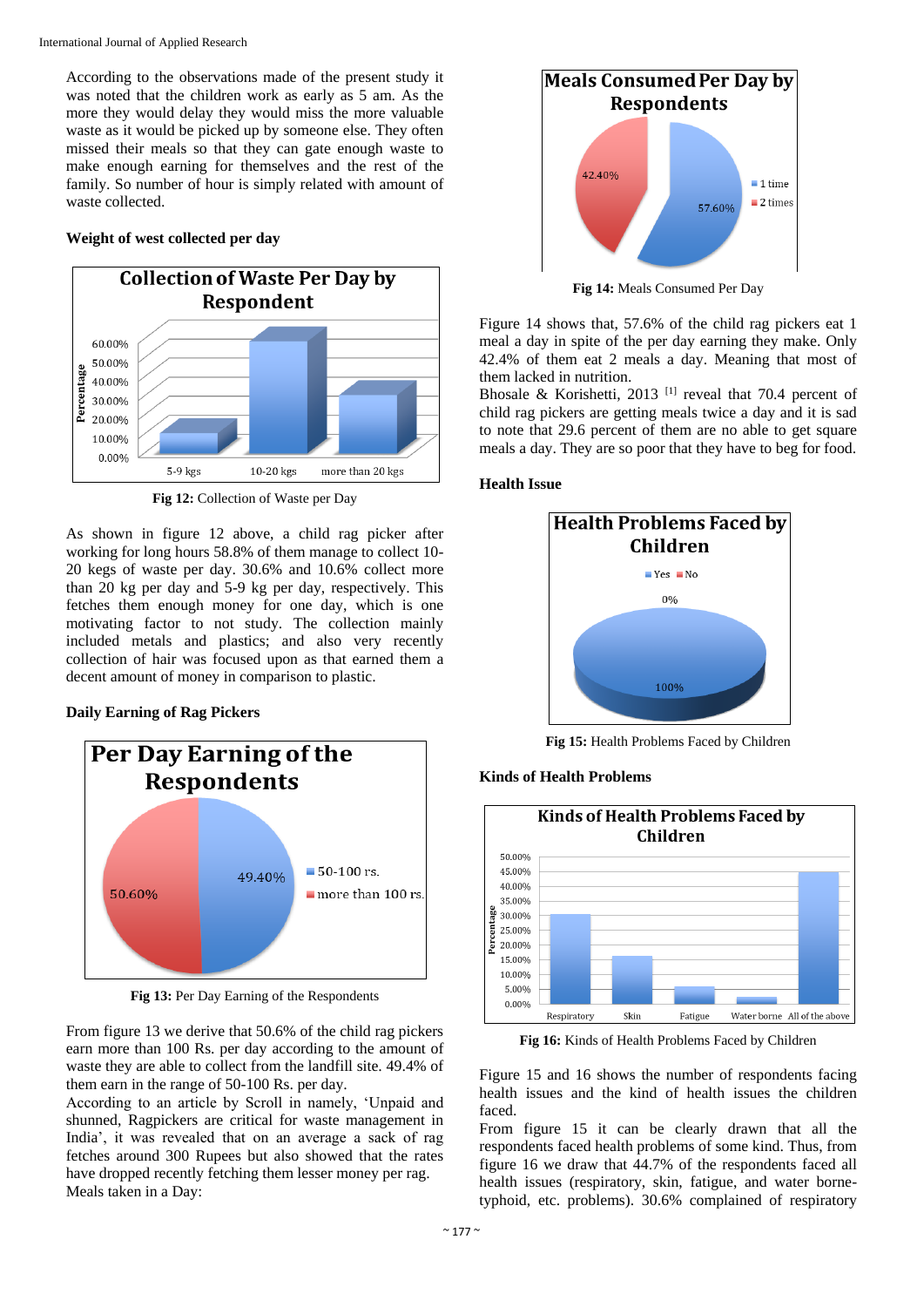problems, 16.5% complained of skin diseases, 5.9% stated fatigue as a problem, and 2.4% complained of water borne problems like – typhoid, etc.

Upadhyay *et al*. (2005), in their study reveal that the poor waste management is associated with increased health problems ranging from epidemics of water born or food borne disease to the adverse effects due to contamination of ground water. The effects of such health hazards are difficult to quantity because of limited epidemiological studies.

Tripathi (1997), Steiner Mari, *et al* (2007), in their respective studies revealed that the child Ragpickers develop several kinds of skin diseases. While collecting rusted iron pieces, they may receive cut on their hands and susceptible to tetanus. The sharp glass pieces lying hidden in the garbage may injure. Their bare feet and injury may develop into festering wounds and they often get cuts, burns, different body aches, allergies, dog-bites and respiratory problems.

Kamat (1999) reveals that rag pickers are subjects to chemical poisons and infection. The Ragpickers are very susceptible to diseases like tuberculosis and cancer due to their exposure to hazardous materials. Similar findings were also observed in the present investigation.



**Fig 17:** Health Facility Visited for Health Problems

Figure 17 show that 55.3% of the respondents visit governmental hospitals for health problems in serious scenario. 44.7% visit a private clinic or dispensary for when they feel that the problem does not require serious attention. On speaking with the respondents it was known that most of them visited the governmental facilities in the region, but that was mostly when the medication prescribed by private clinics and dispensaries did not work. They availed the government health facilities in serious cases only, as the government facilities were farther than the private ones and also they had to stand in long queues to get attended too, this meant loss of work for that day for a rag picker.

#### **Awareness about Child Labour**



**Fig 18:** Awareness about Child Labour

Child labour is an offence; this fact is also known to 52.9% of the respondents, as shown in figure 18 above. On the contrary 47.1% are still not known to this fact due to lack of awareness and literacy. With an NGO working for their welfare in regard to their non-formal education most of them were aware that child labour was an offence but yet indulged into rag picking for fulfilling their daily needs and survival.

## **NGO for welfare**



**Fig 19:** NGO Approached For Their Welfare

As shown in figure19, 100% of the respondents were aware of an NGO that approached to them for their welfare. But at the same time complained that the help extended by the NGO was not enough, as the NGO is working for their education mostly which has led to their awareness to some extent, it can be supported by the fact that a majority of 52.9% of the respondents were aware that child labour was an offence.

## **Conclusion**

Protection of the children from adverse condition and avail them the right to realize the self development is a very huge task for the global world, especially for the south Asian countries. Children are the future of the globe and the future flag bearer of the society. As on one hand nations are talking about the sustainable human development on the other it is unable to provide the environment to children to realize the human right. Although various national and international policies has been formulated along with UN to move a step, but griping poverty and population explosion, force these children to engage in hazardous activities. Above result and discussion present the way it is dealt with negligence it can be anticipated that the future of the coming generations are not safe. Analysis reveals that the rag pickers are facing various problems related Education, diseases, hygiene, nutrition, drug addiction etc., they have been victims of child labour for very long time and their future generations will fall prey to the same problems and child labour for a very longtime and their future generations. Despite these issues there is not enough importance being paid to resolve ad address the rag pickers community. Until and unless this subject is not addressed to formally by the governmental and the non governmental bodies, educated communities the issues cannot be resolved, it is evident from study that the issue of Child rag picking is associated with socio-economic issues pertaining in the society and it became an obligation as well as duty for the society to act with the coordination various functionaries to deal with these problem.